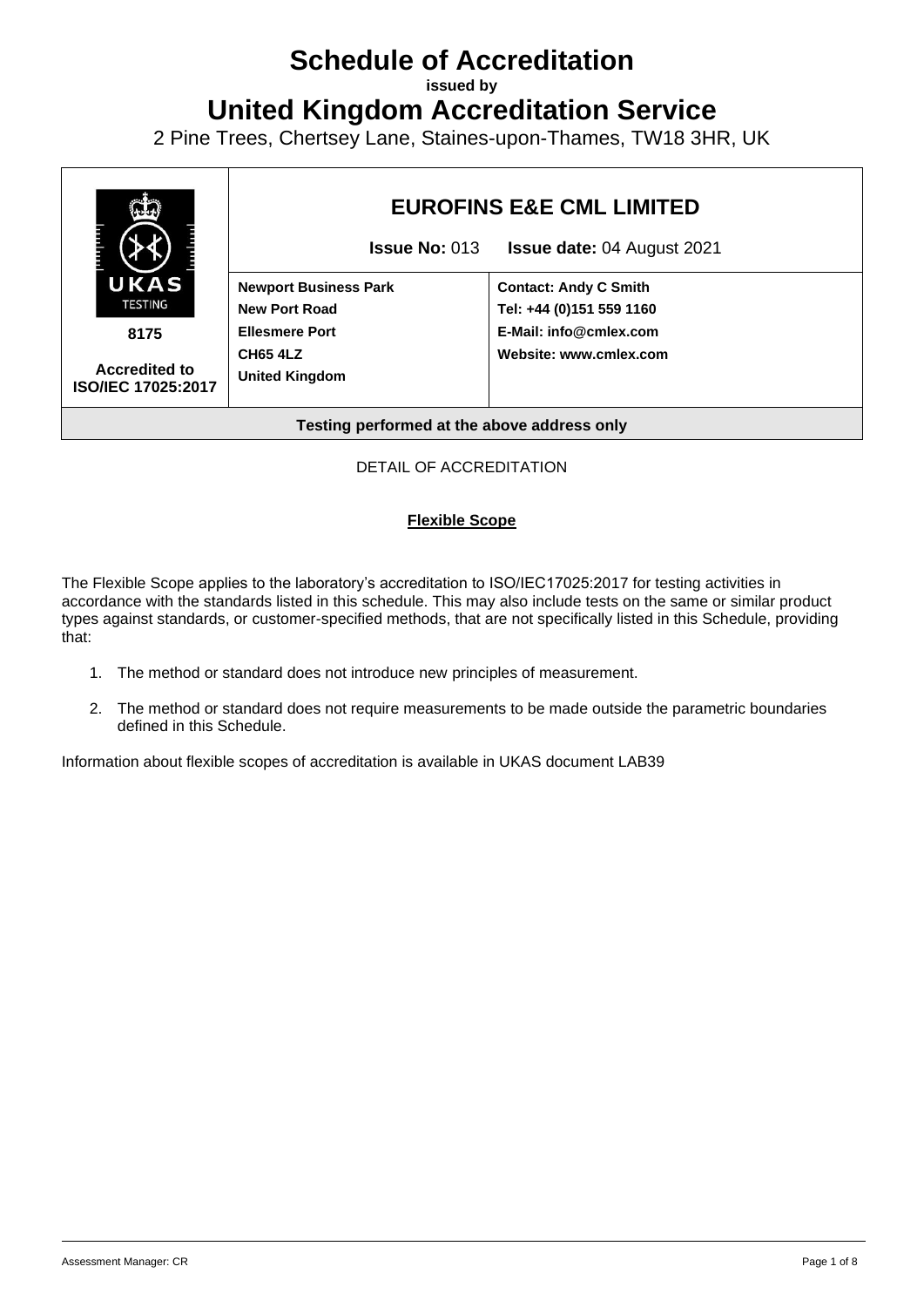

2 Pine Trees, Chertsey Lane, Staines -upon-Thames, TW18 3HR, UK

## **EUROFINS E&E CML LIMITED**

**Issue No:** 013 **Issue date:** 04 August 2021

**Accredited to ISO/IEC 17025:2017**

| Type of test/Properties<br>measured/Range of measurement | Standard specifications/<br>Equipment/Techniques used |
|----------------------------------------------------------|-------------------------------------------------------|
| <b>ELECTRICAL PRODUCT TESTS</b>                          |                                                       |
| Construction, safety and marking                         | EN 1755:2000<br>EN 1755:2015                          |
| Construction, safety and marking                         | EN 13012:2001                                         |
| Construction, safety and marking                         | EN 13616:2004                                         |
| Construction, safety and marking                         | EN 13617-1:2012<br>EN 13617-1:2004                    |
| Construction, safety and marking                         | EN 13617-2:2012<br>EN 13617-2:2004                    |
| Construction, safety and marking                         | EN 13617-3:2012<br>EN 13617-3:2004                    |
| Construction, safety and marking                         | EN 13617-4:2004                                       |
| Construction, safety and marking                         | EN 13760:2003                                         |
| Construction, safety and marking                         | EN 14678-1:2006                                       |
| Construction, safety and marking                         | EN 14986:2007<br>EN 14986:2017                        |
|                                                          |                                                       |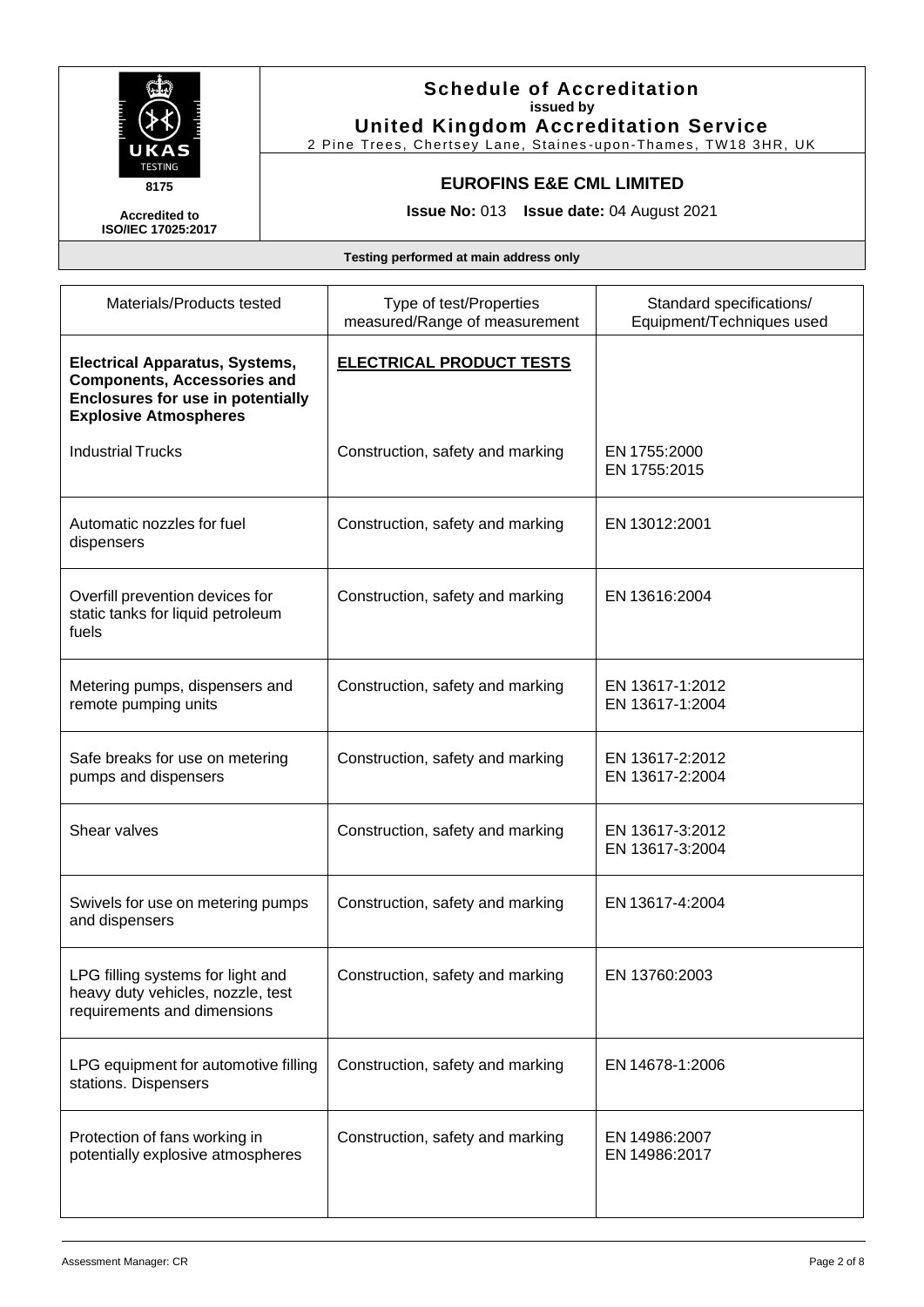

2 Pine Trees, Chertsey Lane, Staines -upon-Thames, TW18 3HR, UK

## **EUROFINS E&E CML LIMITED**

**Issue No:** 013 **Issue date:** 04 August 2021

**Accredited to ISO/IEC 17025:2017**

| Materials/Products tested                                                                                                                                        | Type of test/Properties<br>measured/Range of measurement                                                                      | Standard specifications/<br>Equipment/Techniques used                                                                                                                                                                                                                    |
|------------------------------------------------------------------------------------------------------------------------------------------------------------------|-------------------------------------------------------------------------------------------------------------------------------|--------------------------------------------------------------------------------------------------------------------------------------------------------------------------------------------------------------------------------------------------------------------------|
| <b>Electrical Apparatus, Systems,</b><br><b>Components, Accessories and</b><br><b>Enclosures for use in potentially</b><br><b>Explosive Atmospheres (cont'd)</b> | <b>ELECTRICAL PRODUCT TESTS</b><br>(cont'd)                                                                                   |                                                                                                                                                                                                                                                                          |
| Electrostatic hand-held spraying<br>equipment                                                                                                                    | Construction, safety and marking                                                                                              | EN 50050:2006<br>EN 50050:2001<br>EN 50050-1:2013 Excluding tests to<br>annex A                                                                                                                                                                                          |
| Stationary electrostatic application<br>equipment for ignitable liquid<br>coating material - safety<br>requirements                                              | Construction, safety and marking                                                                                              | EN 50176:2009                                                                                                                                                                                                                                                            |
| Stationary electrostatic application<br>equipment for ignitable coating<br>powders - safety requirements                                                         | Construction, safety and marking                                                                                              | EN 50177:2009<br>EN 50050-2:2013 Excluding tests to<br>annex A                                                                                                                                                                                                           |
| Stationary electrostatic application<br>equipment for ignitable flock<br>material - safety requirements                                                          | Construction, safety and marking                                                                                              | EN 50223:2010                                                                                                                                                                                                                                                            |
| Group 1 Category M1 Equipment                                                                                                                                    | Construction, safety and marking                                                                                              | EN 50303:2000                                                                                                                                                                                                                                                            |
| Electrical apparatus for potentially<br>explosive atmospheres using the<br>following protection concepts:                                                        |                                                                                                                               |                                                                                                                                                                                                                                                                          |
| General requirements                                                                                                                                             | Construction, safety and marking<br>Including temperature testing from -<br>60°C to +200°C and humidity up to<br>95°C, 95% rh | EN 60079-0:2012<br>EN 60079-0:2017<br>EN 62444:2013<br>IEC 60079-0:2011<br>IEC 60079-0:2017<br>IEC 60079-0:2007 (Withdrawn)<br>IEC 60068-2-1:2007<br>IEC 60068-2-2:2007<br>IEC 62444:2010<br>BS EN IEC 60068-2-30:2005<br>BS EN IEC 60068-2-78:2013<br>GB/T2423.4-2008EN |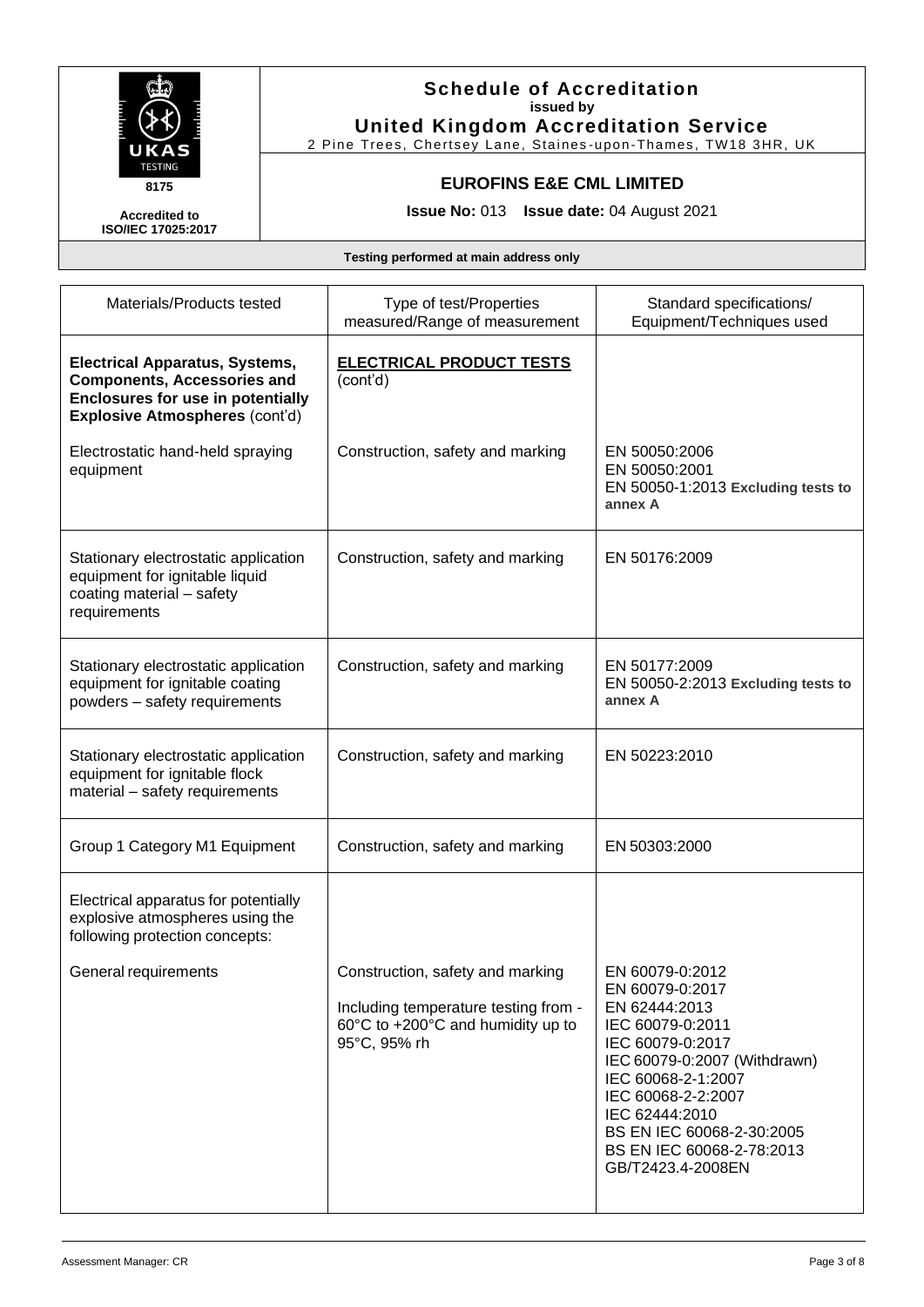

2 Pine Trees, Chertsey Lane, Staines -upon-Thames, TW18 3HR, UK

## **EUROFINS E&E CML LIMITED**

**Issue No:** 013 **Issue date:** 04 August 2021

**Accredited to ISO/IEC 17025:2017**

| Materials/Products tested                                                                                                                                        | Type of test/Properties<br>measured/Range of measurement | Standard specifications/<br>Equipment/Techniques used                                                                                               |
|------------------------------------------------------------------------------------------------------------------------------------------------------------------|----------------------------------------------------------|-----------------------------------------------------------------------------------------------------------------------------------------------------|
| <b>Electrical Apparatus, Systems,</b><br><b>Components, Accessories and</b><br><b>Enclosures for use in potentially</b><br><b>Explosive Atmospheres (cont'd)</b> | <b>ELECTRICAL PRODUCT TESTS</b><br>(cont'd)              |                                                                                                                                                     |
| Flameproof enclosures "d"                                                                                                                                        | Construction, safety and marking                         | EN 60079-1:2007<br>EN 60079-1:2014<br>IEC 60079-1:2007<br>IEC 60079-1:2014/COR1:2018<br>EN 60079-1:2003 (Withdrawn)<br>IEC 60079-1:2003 (Withdrawn) |
| Pressurised apparatus "p"                                                                                                                                        | Construction, safety and marking                         | EN 60079-2:2014<br>EN 60079-2:2007<br>IEC 60079-2:2014<br>IEC 60079-2:2007 (Withdrawn)                                                              |
| Powder filling "q"                                                                                                                                               | Construction, safety and marking                         | EN 60079-5:2007<br>EN 60079-5:2015<br>IEC 60079-5:2007<br>IEC 60079-5:2015                                                                          |
| Oil immersion "o"                                                                                                                                                | Construction, safety and marking                         | EN 60079-6:2007<br>EN 60079-6 2015<br>IEC 60079-6:2007                                                                                              |
| Increased safety "e"                                                                                                                                             | Construction, safety and marking                         | EN 60079-7:2007<br>EN 60079-7:2015<br>IEC 60079-7:2006<br>IEC 60079-7:2015+AMD1:2017                                                                |
| Intrinsic safety "I"                                                                                                                                             | Construction, safety and marking                         | EN 60079-11:2012<br>IEC 60079-11:2011                                                                                                               |
| Pressurised rooms                                                                                                                                                | Construction, safety and marking                         | IEC 60079-13:2010<br>IEC 60079-13:2017<br>EN 50381:2004<br>EN 50381:2004/AC:2005                                                                    |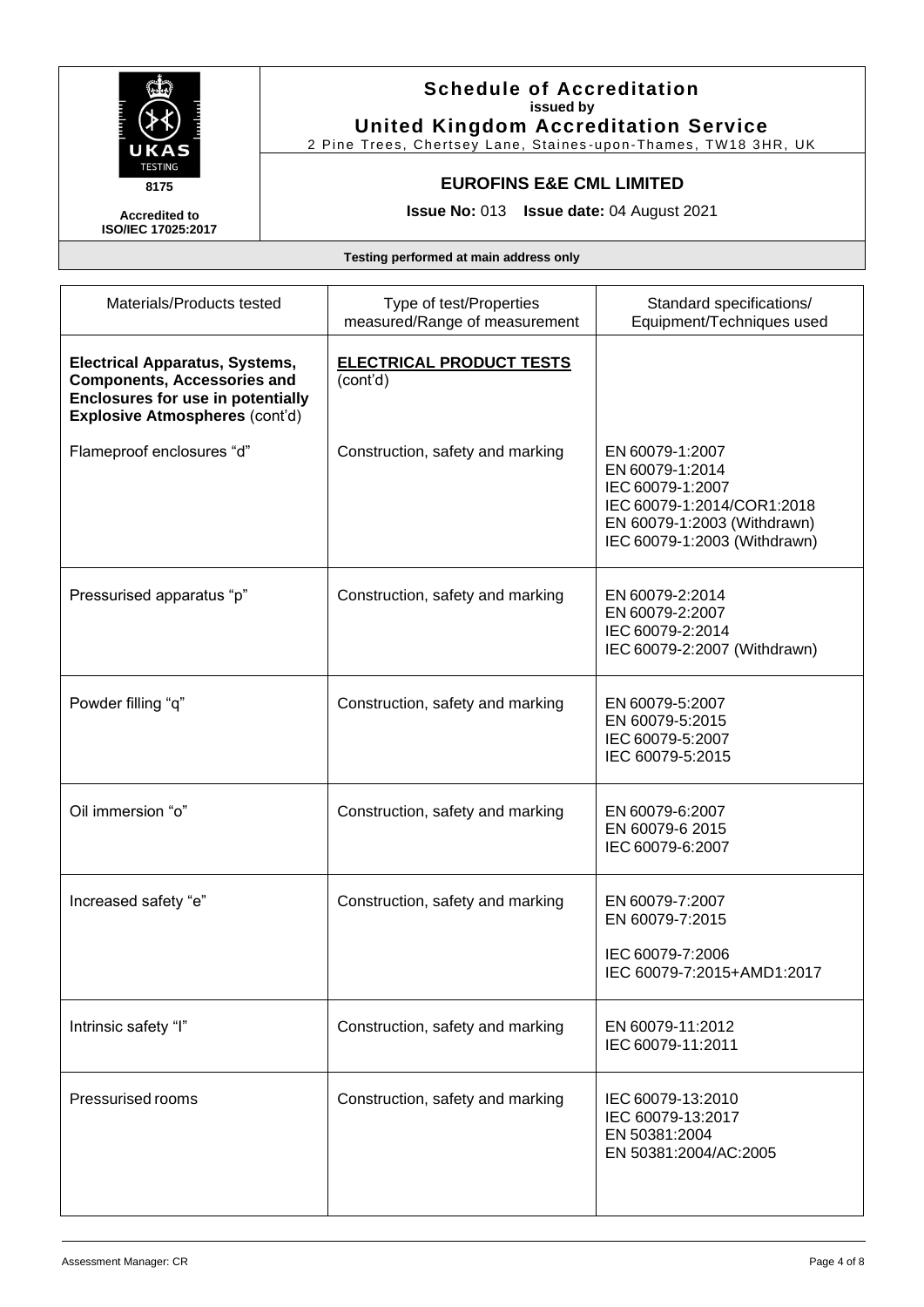

2 Pine Trees, Chertsey Lane, Staines -upon-Thames, TW18 3HR, UK

## **EUROFINS E&E CML LIMITED**

**Issue No:** 013 **Issue date:** 04 August 2021

**Accredited to ISO/IEC 17025:2017**

| Materials/Products tested                                                                                                                                 | Type of test/Properties<br>measured/Range of measurement | Standard specifications/<br>Equipment/Techniques used                                                                                        |
|-----------------------------------------------------------------------------------------------------------------------------------------------------------|----------------------------------------------------------|----------------------------------------------------------------------------------------------------------------------------------------------|
| <b>Electrical Apparatus, Systems,</b><br><b>Components, Accessories and</b><br><b>Enclosures for use in potentially</b><br>Explosive Atmospheres (cont'd) | <b>ELECTRICAL PRODUCT TESTS</b><br>(cont'd)              |                                                                                                                                              |
| Type of protection "n"                                                                                                                                    | Construction, safety and marking                         | EN 60079-15:2010<br>IEC 60079-15:2010<br>IEC 60079-15:2017                                                                                   |
| Encapsulation "m"                                                                                                                                         | Construction, safety and marking                         | EN 60079-18:2014<br>EN 60079-18:2015<br>EN 60079-18:2009<br>IEC 60079-18:2014<br>IEC60079-18:2014+AMD1:2017<br>IEC 60079-18:2009 (Withdrawn) |
| Intrinsically safe electrical systems                                                                                                                     | Construction, safety and marking                         | EN 60079-25:2010<br>IEC 60079-25:2010                                                                                                        |
| <b>Equipment Group II Category</b><br>IG/Zone 0                                                                                                           | Construction, safety and marking                         | EN 60079-26:2007<br>EN 60079-26:2015<br>IEC 60079-26:2015<br>IEC 60079-26:2006 (Withdrawn)                                                   |
| Electrical apparatus for explosive<br>gas atmospheres. Fieldbus<br>intrinsically safe concept (FISCO)<br>and fieldbus non-incendive concept<br>(FNICO)    | Construction, safety and marking                         | IEC 60079-27:2008                                                                                                                            |
| Protection of equipment and<br>transmission systems using<br><b>Optical Radiation</b>                                                                     | Construction, safety and marking                         | EN 60079-28:2007<br>EN 60079-28:2015<br>IEC 60079-28:2006<br>IEC 60079-28:2015                                                               |
| Electrical resistance trace heating                                                                                                                       | Construction, safety and marking                         | EN 60079-30-1:2007<br>IEC 60079-30-1:2007<br>IEC IEEE 60079-30-1: 2015 Edition<br>1                                                          |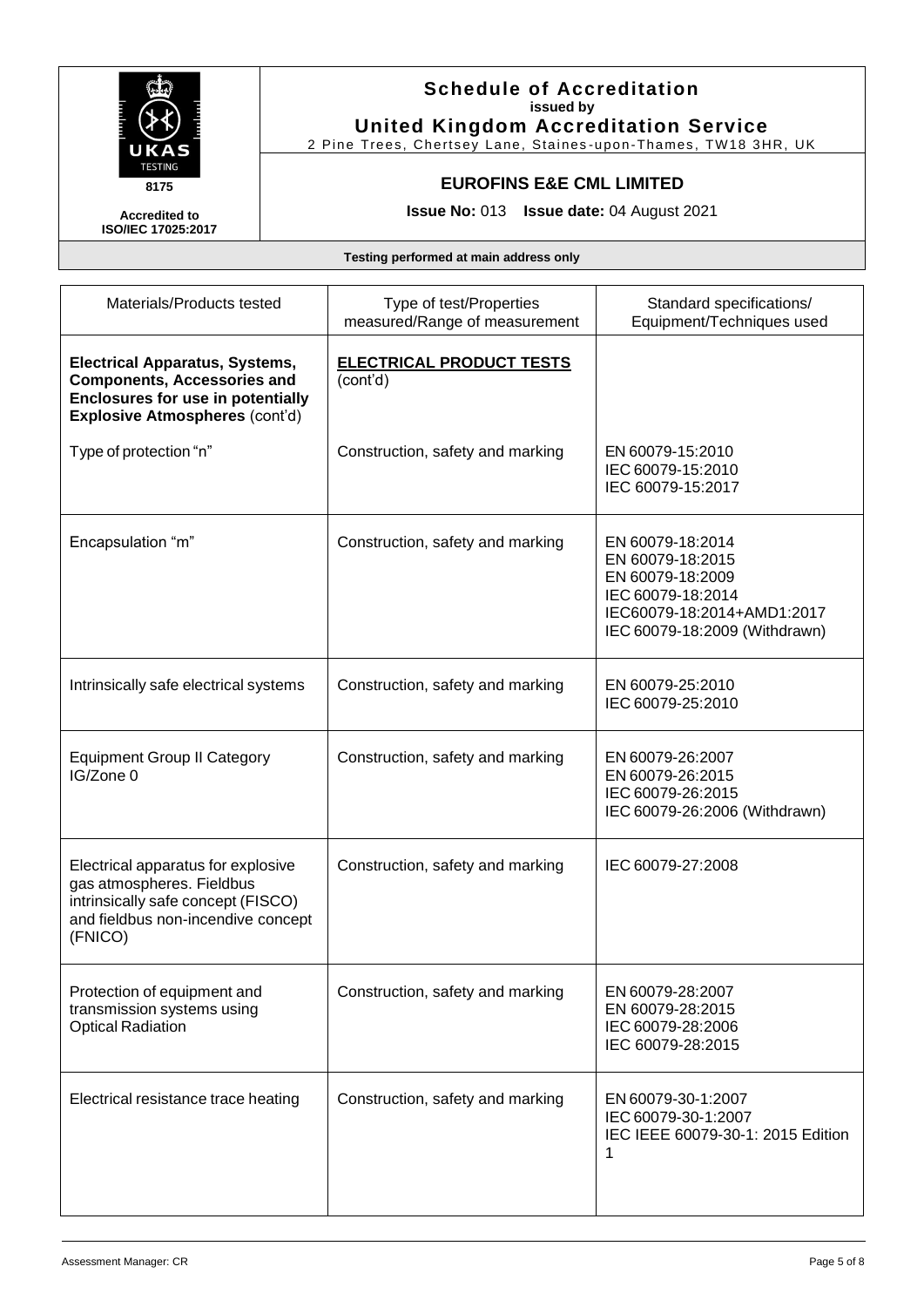

2 Pine Trees, Chertsey Lane, Staines -upon-Thames, TW18 3HR, UK

## **EUROFINS E&E CML LIMITED**

**Issue No:** 013 **Issue date:** 04 August 2021

**Accredited to ISO/IEC 17025:2017**

| Materials/Products tested                                                                                                                                        | Type of test/Properties<br>measured/Range of measurement | Standard specifications/<br>Equipment/Techniques used                                  |
|------------------------------------------------------------------------------------------------------------------------------------------------------------------|----------------------------------------------------------|----------------------------------------------------------------------------------------|
| <b>Electrical Apparatus, Systems,</b><br><b>Components, Accessories and</b><br><b>Enclosures for use in potentially</b><br><b>Explosive Atmospheres (cont'd)</b> | <b>ELECTRICAL PRODUCT TESTS</b><br>(cont'd)              |                                                                                        |
| Protection by enclosure "tD"                                                                                                                                     | Construction, safety and marking                         | EN 60079-31:2009<br>EN 60079-31:2014<br>IEC 60079-31:2008<br>IEC 60079-31:2013         |
| Caplights for use in mines<br>susceptible to firedamp                                                                                                            | Construction, safety and marking                         | EN 60079-35-1:2011<br>EN 60079-35-2:2011<br>IEC 60079-35-1:2011<br>IEC 60079-35-2:2011 |
| Electrical apparatus for use in the<br>presence of combustible dust:<br>Type of protection 'pD'                                                                  | Construction, safety and marking                         | EN 61241-4:2006<br>IEC 61241-4:2001                                                    |
| Electrical resistance trace<br>heating systems for industrial<br>and commercial applications                                                                     | Construction, safety and marking                         | EN 62395:2006<br>IEEE 515:2011                                                         |
| Cable glands for electrical<br>installations                                                                                                                     | Construction, safety and marking                         | IEC 62444:2010                                                                         |
| Explosive atmospheres - Part 39<br>Intrinsically safe systems with<br>electronically controlled spark<br>duration limitation                                     | Construction, safety and marking                         | IEC 60079-39: 2015                                                                     |
| Explosive atmospheres - Part 40:<br>Requirements for process sealing<br>between flammable process fluids                                                         | Construction, safety and marking                         | IEC TS 60079-40: 2015                                                                  |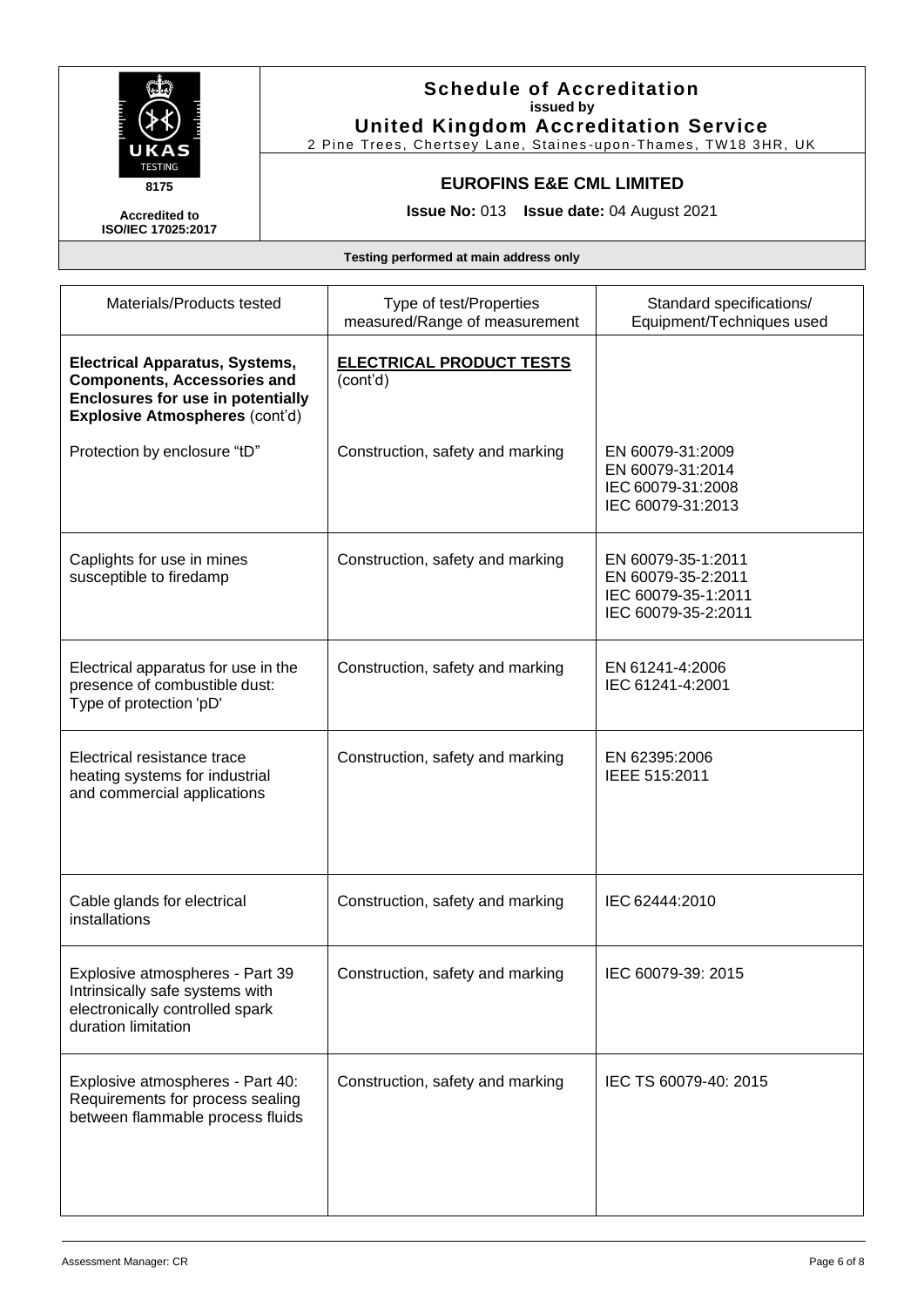

2 Pine Trees, Chertsey Lane, Staines -upon-Thames, TW18 3HR, UK

## **EUROFINS E&E CML LIMITED**

**Issue No:** 013 **Issue date:** 04 August 2021

**Accredited to ISO/IEC 17025:2017**

| Materials/Products tested                                                                                                                                                                                                  | Type of test/Properties<br>measured/Range of measurement | Standard specifications/<br>Equipment/Techniques used |
|----------------------------------------------------------------------------------------------------------------------------------------------------------------------------------------------------------------------------|----------------------------------------------------------|-------------------------------------------------------|
| Non-electrical equipment for<br>potentially explosive<br>atmospheres:                                                                                                                                                      | <b>NON-ELECTRICAL PRODUCT</b><br><b>TESTS</b>            |                                                       |
| <b>General Requirements</b>                                                                                                                                                                                                | Construction, safety and marking                         | EN 13463-1:2009<br>EN ISO IEC 80079-38:2016           |
| Protection by flow restricting<br>enclosures "fr"                                                                                                                                                                          | Construction, safety and marking                         | EN 13463-2:2004                                       |
| Protection by flameproof enclosure<br>"d"                                                                                                                                                                                  | Construction, safety and marking                         | EN 13463-3:2005                                       |
| Non Electrical Equipment -<br><b>Constructional Safety "c"</b>                                                                                                                                                             | Construction, safety and marking                         | EN 13463-5:2011<br>EN 13463-5:2003                    |
| Protection by control of ignition<br>source "b"                                                                                                                                                                            | Construction, safety and marking                         | EN 13463-6:2005                                       |
| Non Electrical Equipment - Liquid<br>Immersion "k"                                                                                                                                                                         | Construction, safety and marking                         | EN 13463-8:2003                                       |
| Explosive atmospheres -Part 36:<br>Non-electrical equipment<br>for explosive atmospheres - Basic<br>method and requirements                                                                                                | Construction, safety and marking                         | EN ISO 80079-36: 2016<br>ISO 80079-36: 2016           |
| Explosive atmospheres -Part 37:<br>Non-electrical equipment for<br>explosive atmospheres - Non-<br>electrical type of protection<br>constructional safety "c", control of<br>ignition sources "b", liquid<br>immersion "k" | Construction, safety and marking                         | EN ISO 80079-37:2016<br>ISO 80079-37:2016             |